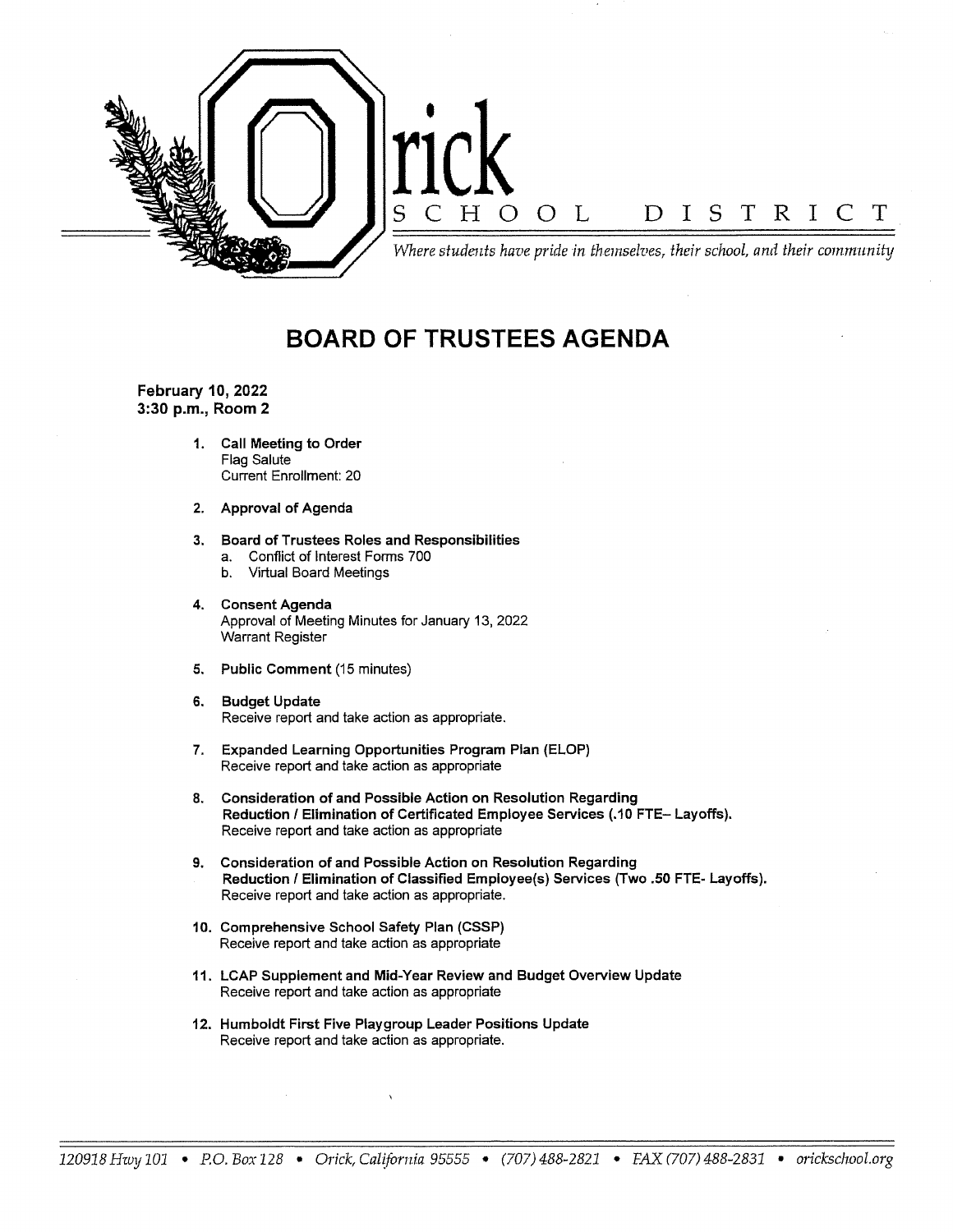

 $\frac{1}{2} \frac{1}{2} \frac{1}{2} \frac{1}{2}$ 

## **AGENDA CONTINUED:**

- **13. Field Trips**  Receive report and take action as appropriate.
- **14. Science Fair and Dinner Update**  Receive report and take action as appropriate.
- **15. Lead Teacher Report**  Receive report and take action as appropriate.
- **16. Superintendents Report**  Receive report and take action as appropriate.
- **17. Announcements**
- **18. Discussion/ Adjournment**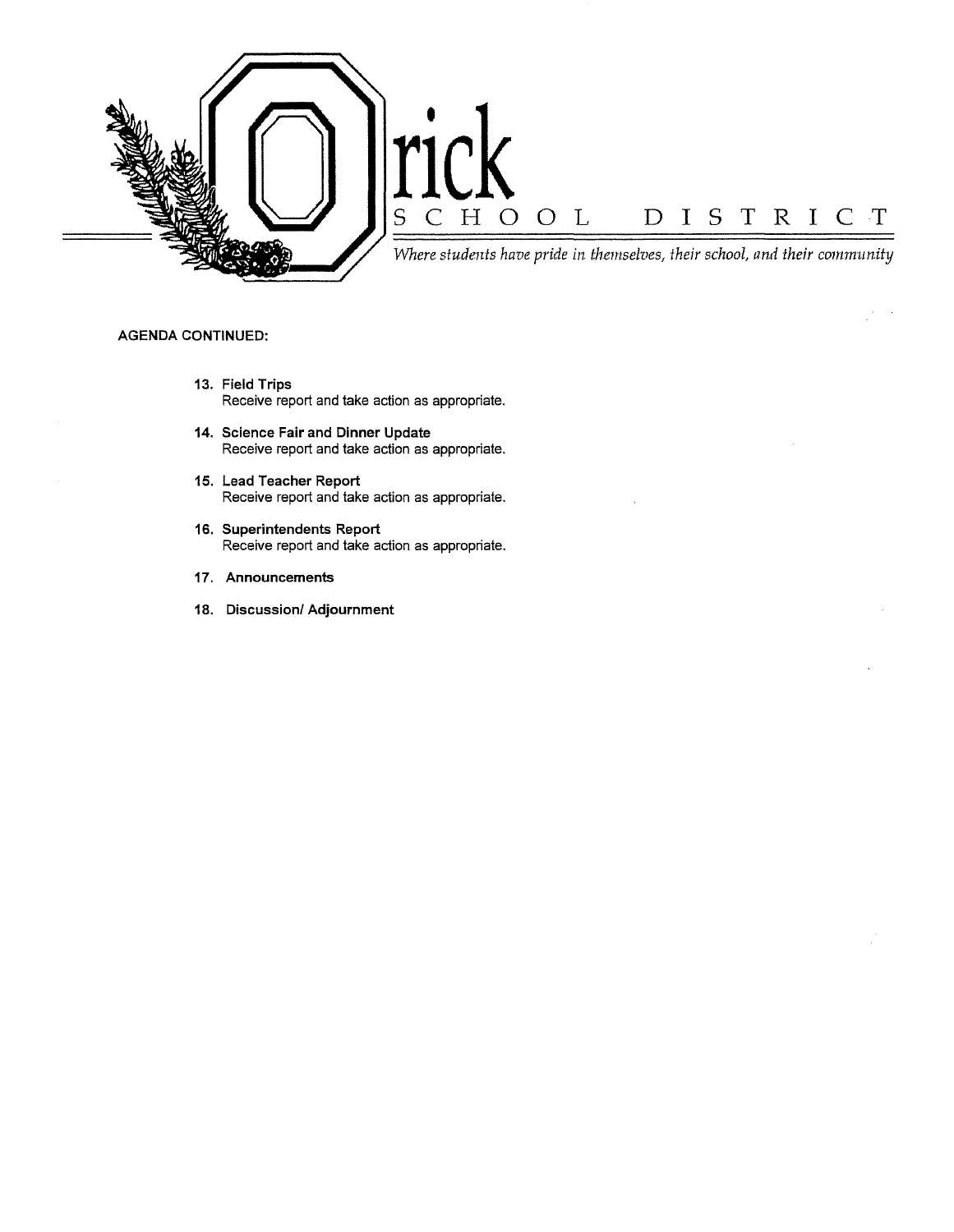January 13, 2022 3:30 p.m., Room 2

## **MEETING MINUTES**

**MEMBERS PRESENT:** Kimberly Frick, Edith Baker, Robert Hayden, Frank Buck, Nancy Avram **MEMBERS ABSENT:** None **MEMBERS TARDY:** None **OTHERS PRESENT:** Amanda Platt, Matt Ross, Donna Hufford **MEETING LEAD BY:** Kimberly Frick

**Approval of Agenda-** Frank Buck moved to approve the agenda as presented. Edith Baker seconded. All ayes. Motion carried.

**. Board Roles and Responsibilities-** Kimberly Frick.shared the policy on the use of cell phones by Board members at official meetings. Members were reminded that cell phones need to be silenced and not answered during meetings.

**Consent Agenda-** Edith Baker moved to approve the consent agenda as presented. Nancy Avram seconded. All ayes. Motion carried.

**Public Comment** -None

**CSSP: Board Policies and Regulations -Adopt/ Update (Adoption)-**

- **BP and AR 4158: Employee Security**
- **BP 5141.4: Child Abuse Prevention and Reporting**
- **BP and AR 5144.1: Suspension and Expulsion/ Due Process**
- **AR 5144.2: Suspension and Expulsion/ Due Process (Students with Disabilities)**
- **BP and AR 5142.2: Safe Routes to School Program**
- **BP and AR 5145.3: Nondiscrimination/Harassment**
- **BP and AR 5131.2: Bullying**
- **BP and AR 5145.7: Sexual Harassment**

Kimberly Fick moved to approve the board policies and regulations as presented. Frank Buck seconded. All ayes. Motion carried.

**IRS Standard Mileage Rates for 2022-** Frank Buck moved to approve the mileage increase to \$0.585 per mile as presented effective 1/1/22. Nancy Avram seconded. All ayes. Motion carried.

**William Quarterly Report-** Frank Buck moved to approve the report with no complaints as presented. Edith Baker seconded. All ayes. Motion carried.

**Humboldt First Five Playgroup Leader Position-** In person playgroup is now being allowed. Frank Buck moved to approve hiring two people at 5 hours per week to carry out the playgroup plan. Nancy Avram seconded. All ayes. Motion carried.

**Field Trip Update-** Mr. Ross reported on the progress of planning for the upper grade trip and stated there would be another parent meeting on January 19<sup>th</sup> at 3:30 pm. The Orick Chamber has agreed to donate the auction money from the Corned Beef and Cabbage event to the trip. The Trinidad Lions Club has also expressed an interest in donating. There will be a fundraising dinner at the school on February  $5<sup>th</sup>$  for the trip as well. Some of the issues being brought up include: drawing up a plan for the possibility of a student needing to return due to Covid, etc., more adults would like to attend than what the camp will allow, and a deposit is due by Friday.